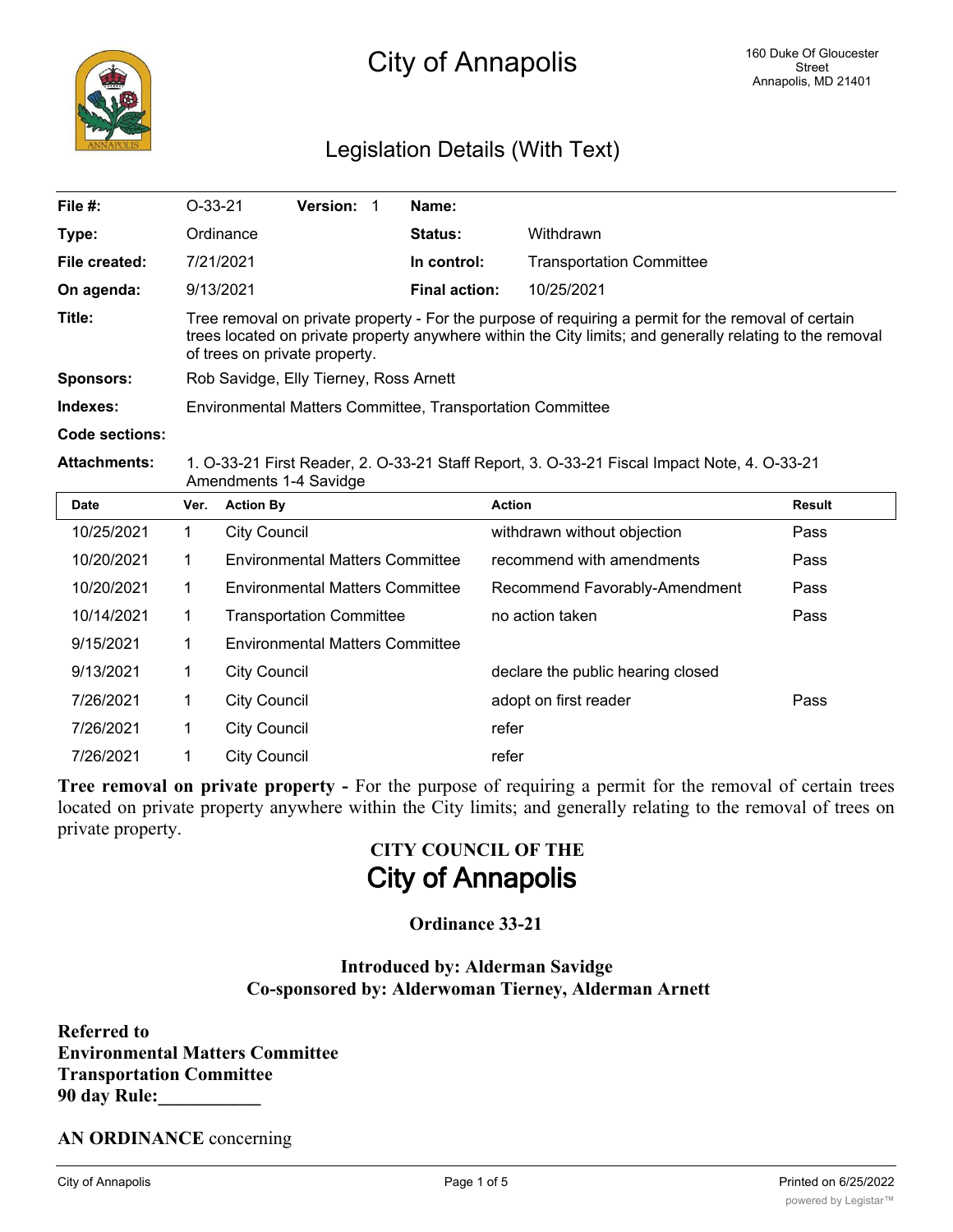#### **Tree removal on private property**

- **FOR** the purpose of requiring a permit for the removal of certain trees located on private property anywhere within the City limits; and generally relating to the removal of trees on private property.
- **BY** repealing and re-enacting with amendments the following portions of the Code of the City of Annapolis, 2021 Edition 14.12.095
- **WHEREAS**, in 2006, the Maryland Department of Natural Resources determined that approximately 41 percent of the City of Annapolis is covered by the urban tree canopy; and
- **WHEREAS**, in the 2009 comprehensive plan the City of Annapolis committed to increasing the tree canopy cover to 50 percent by 2036; and
- **WHEREAS**, a 2017 Urban Tree Canopy study found that the City of Annapolis has an approximately 42 percent tree canopy cover, and
- **WHEREAS,** if the City intends to meet its goal of increasing the tree canopy cover to 50 percent by 2036, we need to accelerate our protections of trees, especially larger back yard trees that currently are not protected, because they contribute significantly to our overall urban tree canopy; and
- **WHEREAS**, large trees provide a myriad of and substantial benefits to the surrounding area and community.

**SECTION I: BE IT ESTABLISHED AND ORDAINED BY THE ANNAPOLIS CITY COUNCIL** that the Code of the City of Annapolis shall be amended to read as follows:

#### **Title 14 - STREETS, SIDEWALKS AND PUBLIC PLACES Chapter 14.12 - TREES**

**Section 14.12.095 - Tree conservation area-Tree removal on private property.**

- A. "Tree conservation areas" are established to be the same areas as the legally defined front, side or rear yard setbacks of any residential or commercial property as described in the zoning regulations of the City of Annapolis, which are adjacent to a public right-of-wayAREAS BETWEEN A PUBLIC RIGHT-OF-WAY AND A BUILDING OR STRUCTURE.
- B. 1. WITHIN A TREE CONSERVATION AREA, A PROPERTY OWNER MAY REMOVE TREES THAT ARE LESS THAN FIVE INCHES IN DIAMETER AS MEASURED AT FOUR AND ONE-HALF FEET ABOVE THE GROUND.

2. Within a tree conservation area, A PROPERTY OWNER MAY NOT REMOVE A no tree greater than five inches in diameter as measured at four and one-half feet above the ground shall be removed except as provided for inWITHOUT FIRST OBTAINING THE NECESSARY PERMIT, AND ONLY IN ACCORDANCE WITH THE REQUIREMENTS OF this section. Within a tree conservation area, the A property owner may remove trees that are less than five inches in diameter as measured at four and onehalf feet above the ground.

3. A PROPERTY OWNER MAY NOT REMOVE A TREE GREATER THAN 23" IN DIAMETER AS  $\mathcal{M}_{\mathcal{B}}$  and  $\mathcal{M}_{\mathcal{B}}$  four above the ground, one-half  $\mathcal{M}_{\mathcal{B}}$  above the ground, one-half  $\mathcal{M}_{\mathcal{B}}$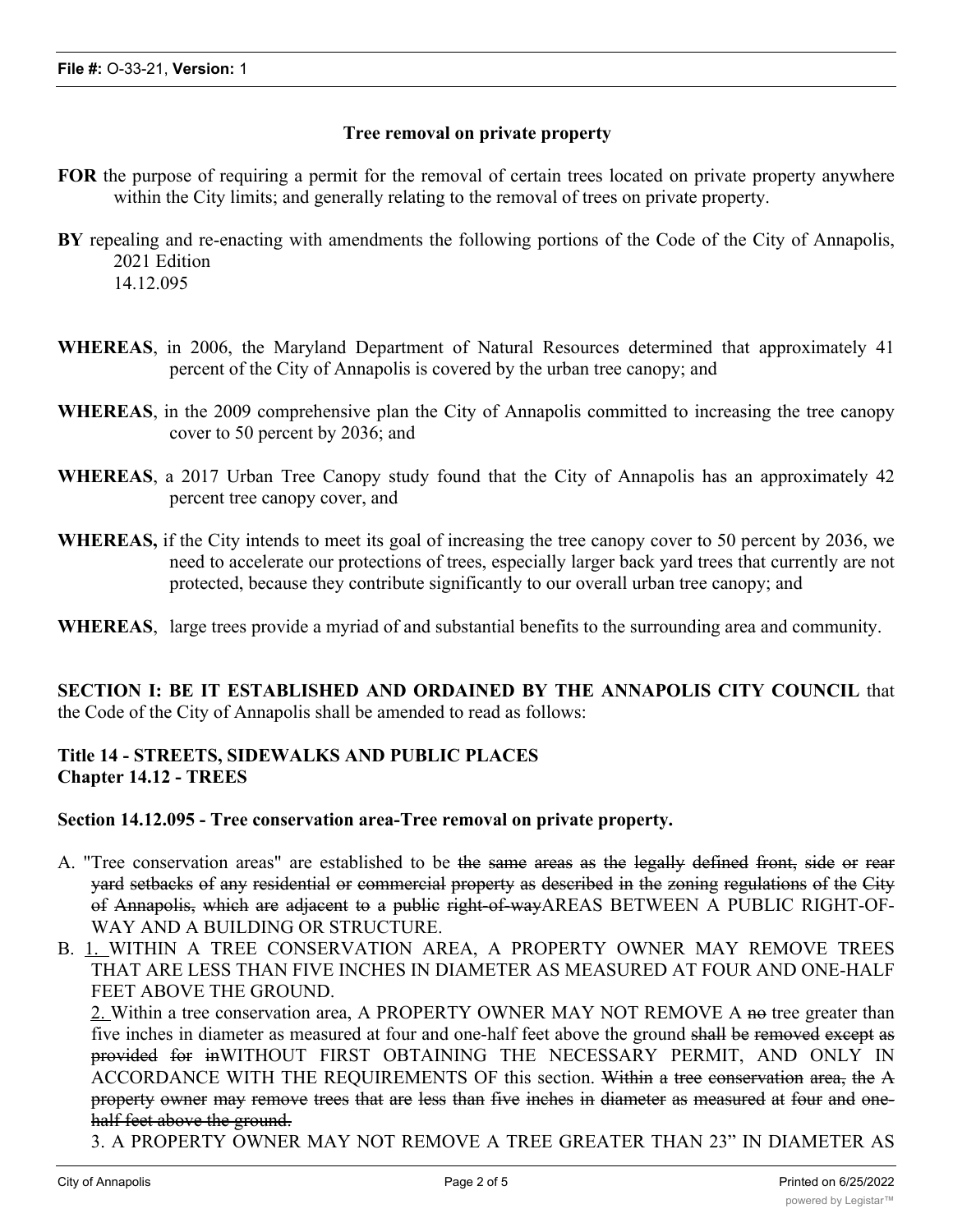MEASURED AT FOUR AND ONE-HALF FEET ABOVE THE GROUND, ON PRIVATE PROPERTY OR WITHIN A TREE CONSERVATION AREA, UNLESS THE CITY ARBORIST HAS INSPECTED THE TREE AND FINDS THAT THE TREE IS SHOWING SIGNS OF SIGNIFICANT DECLINE OR REPRESENTS A PUBLIC SAFETY HAZARD, THE NECESSARY PERMIT HAS BEEN OBTAINED, AND THE REQUIREMENTS OF THIS SECTION HAVE BEEN SATISFIED.

- C. A permitTREE REMOVAL PERMITS ARE issued by the Director of Planning and Zoning. is required for the removal of any tree greater than five inches in diameter, as measured at four and one-half feet above the ground, located within the tree conservation area. The tree removal permit fee shall be set by resolution of the City Council. Conditions under which such a permit may be issued include but shall not be limited to the following A PERMIT MAY BE DENIED IF SUFFICIENT EVIDENCE HAS NOT BEEN PROVIDED TO, AND CONFIRMED BY, THE CITY ARBORIST, THAT MEETS AT LEAST ONE OF THE CONDITIONS LISTED BELOW:
	- 1. The tree is dead, dying or diseased, such that fifty percent or more of the crown area is visibly dead;
	- 2. The tree is damaged or injured to the extent that it is likely to die or become diseased;
	- 3. The removal of the tree will serve the purposes of this chapter or will enhance the health of the remaining trees in the conservation area;
	- 4. The removal of the tree will avoid or alleviate, mitigate, or reduce a substantial hardship or damage to the property or any structure located thereon; or
	- 5. The removal of the tree is consistent with good forestry practices.
- D. A permit shall not be required for public utilities to remove trees situated in proximity to overhead or underground facilities or in case of any emergency in which failure to remove a tree is likely to cause imminent damage to public or private property, as used herein, the term "public utilities" means any "public service company" as defined in the Public Utilities Article, Section 1-101, of the Annotated Code of Maryland, or its successor statutes; or in case of any emergency in which failure to remove a tree is likely to cause imminent damage to public or private property.
- E. In issuing a permit, the Director of Planning and Zoning DEPARTMENT maySHALL, in its discretion, require that replacement tree(s) be planted.. The size, location and variety of any replacement tree may be required by the Director of Planning and Zoning, solely at his or her discretion, to reestablish the visual character and environmental benefits afforded by the trees that were removed, AND TO MITIGATE ANY SUCH REMOVAL. REPLACEMENT TREES SHALL BE A NATIVE SPECIES UNLESS OTHERWISE APPROVED BY THE DEPARTMENT. Replacement as follows shall be deemed conclusively to be a reasonable exercise of such discretion:

| Removed tree                                          | Replacement Tree(s) |
|-------------------------------------------------------|---------------------|
| 5-10" Diameter breast height (dbh)                    | 1 tree              |
| $ 10.1 - 1520$ " Diameter breast height (dbh)         | 2 trees             |
| Greater than 15.1-20-23" Diameter breast height (dbh) | 3 trees             |
| <b>GREATER THAN 23"</b>                               | 4 TREES             |

#### F. TREES REMOVED WITHIN THE TREE CONSERVATION AREA.

- 1. If the tree conservation area is insufficient in size to accommodate more than one replacement tree or if it is undesirable to plant appropriate replacement trees (as determined by the Department of Planning and Zoning, in its sole discretion), then the issuance of the permit shall be conditioned upon the approval by the Director of Planning and Zoning of a planting plan, developed by the owner, to plant replacement trees in another location approved by the Department of Planning and Zoning.
- F. 2. The tree conservation area shall be the first priority for replacement of removed trees as required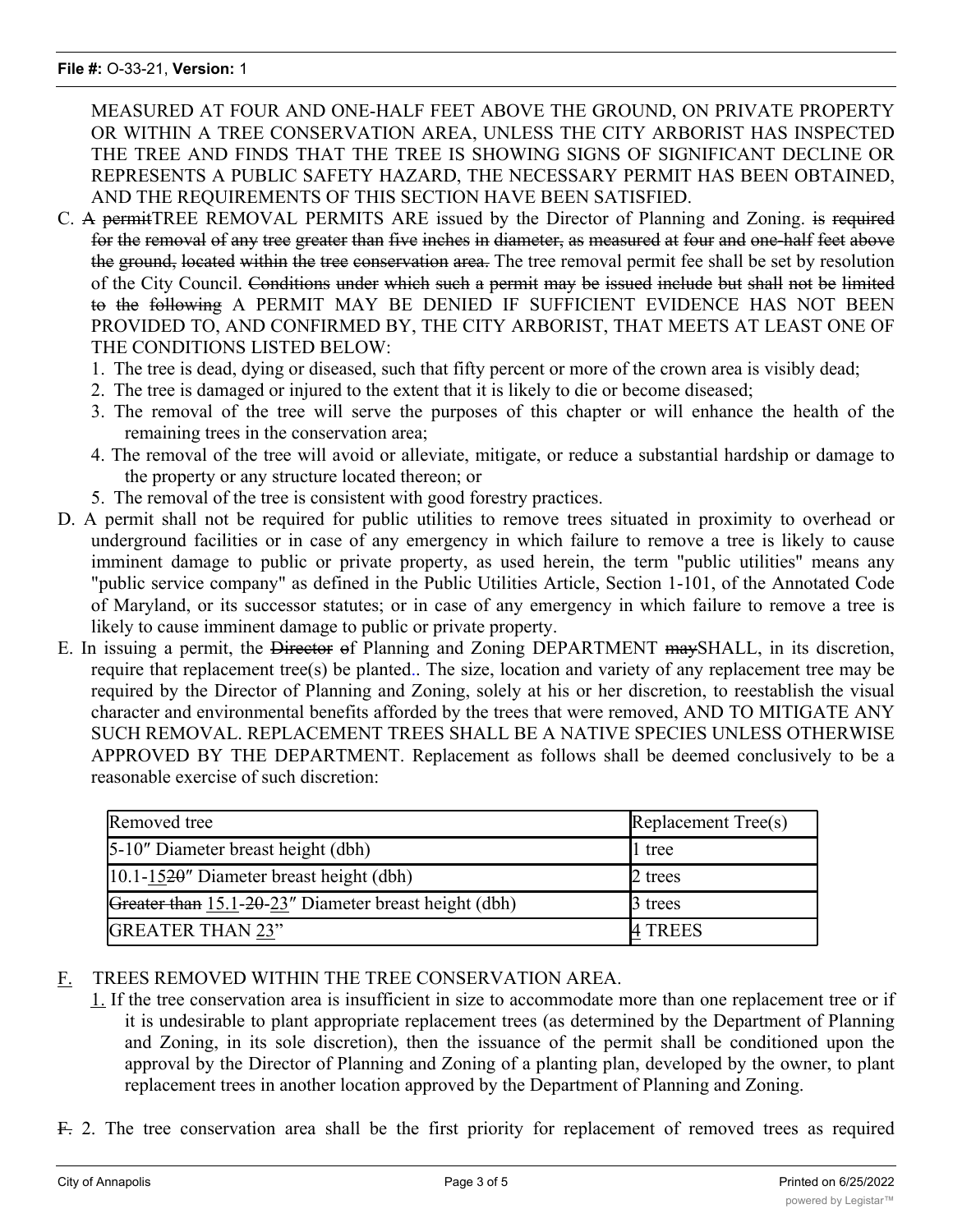under the preceding subsection. Alternate planting sites, in order of preference, are:

- 1.(a) An area on the property adjacent to any public right-of-way other than the tree conservation area;
- 2.(b) An area within any adjacent public right-of-way;
- 3.(c) Any other public property;
- 4.(d) Any property with a conservation designation (e.g.: property reserved as part of the subdivision process; property within the critical area; etc.);
- 5.(e) Any other appropriate area.

If no alternative planting site can be located, a fee equivalent to the in-ground cost of planting replacement trees shall be paid by the permit applicant to the City, which shall plant an equivalent number of trees in an appropriate location within one year.

- G. THE FOLLOWING SHALL APPLY FOR TREES GREATER THAN 23" REMOVED OUTSIDE OF THE TREE CONSERVATION AREA:
	- 1. IF THE AREA WHERE THE TREE WAS REMOVED IS INSUFFICIENT IN SIZE TO ACCOMMODATE MORE THAN ONE REPLACEMENT TREE OR IF IT IS UNDESIRABLE TO PLANT APPROPRIATE REPLACEMENT TREES (AS DETERMINED BY THE DEPARTMENT OF PLANNING AND ZONING, IN ITS SOLE DISCRETION), THEN THE ISSUANCE OF THE PERMIT SHALL BE CONDITIONED UPON THE APPROVAL BY THE DIRECTOR OF PLANNING AND ZONING OF A PLANTING PLAN, DEVELOPED BY THE OWNER, TO PLANT REPLACEMENT TREES IN ANOTHER LOCATION APPROVED BY THE DEPARTMENT OF PLANNING AND ZONING.
	- 2. THE AREA WHERE THE TREE WAS REMOVED SHALL BE THE FIRST PRIORITY FOR REPLACEMENT OF REMOVED TREES AS REQUIRED UNDER THE PRECEDING SUBSECTION. ALTERNATE PLANTING SITES, IN ORDER OF PREFERENCE, ARE:
		- (a) AREAS WITHIN THE 100' BUFFER, AS APPROVED BY THE DEPARTMENT
		- (b) OPEN AREAS NEAR A STREAM OR WETLAND
		- (c) ANY PROPERTY WITH A CONSERVATION DESIGNATION (E.G.: PROPERTY RESERVED AS PART OF THE SUBDIVISION PROCESS; PROPERTY WITHIN THE CRITICAL AREA; ETC.); OR
		- (d) ANY OTHER APPROPRIATE AREA.

IF NO ALTERNATIVE PLANTING SITE CAN BE LOCATED, A FEE EQUIVALENT TO THE IN-GROUND COST OF PLANTING REPLACEMENT TREES SHALL BE PAID BY THE PERMIT APPLICANT TO THE CITY, WHICH SHALL PLANT AN EQUIVALENT NUMBER OF TREES IN AN APPROPRIATE LOCATION WITHIN ONE YEAR.

- GH A property owner shall replace any tree removed without a permit according to the replacement standard in Subsections (E) and (F) of this section. The site, location and variety of such replacement trees shall be reviewed and approved by the Director of Planning and Zoning in accordance with the standards set forth herein.
- HI. ENFORCEMENT
	- 1. A Violation of this section shall be a municipal infraction punishable by a fine as established by resolution of the City Council for each tree greater than five inches in diameter at 4.5 feet above the ground removed from the tree conservation area without a permit, AND FOR EACH TREE GREATER THAN 23" IN DIAMETER AT 4.5 FEET ABOVE THE GROUND REMOVED ANYWHERE WITHIN THE CITY LIMITS WITHOUT A PERMIT. In addition, the Director of Planning and Zoning may revoke any permit issued under this section and/or issue an order stopping further tree removal whenever the director or designee determines that such action is necessary to accomplish the purpose of this section.
	- 2. IF A TREE CARE OR ARBORIST CONTRACTOR VIOLATES THE PROVISIONS OF THIS SECTION MORE THAN TWO TIMES IN A 12-MONTH PERIOD, NO PERMITS SHALL BE

ISSUED TO THAT CONTRACTOR, AND NO PERMIT SHALL BE APPROXIMATELY AND NO PERMIT SHALL BE APPROXIMATELY A PROGES